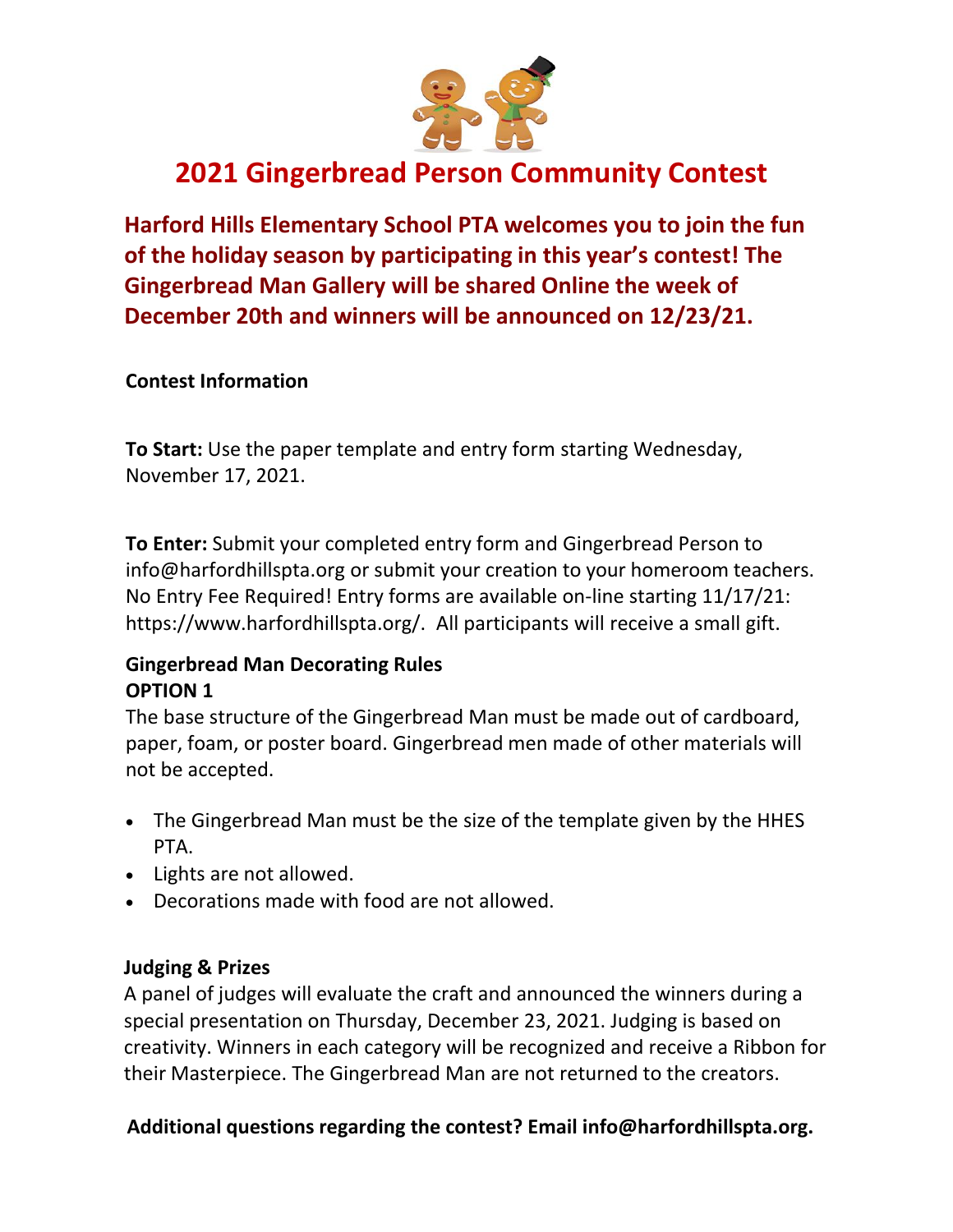

#### **HHES Gingerbread Person Contest Official Entry Form**

#### **Official Entry Form and Gingerbread Person Craft is due by Friday, December 3, 2021.**

#### **You can email a scanned copy, or picture to info@harfordhillspta.org or you can submit your Gingerbread Person to your Homeroom Teacher.**

|                                        | <b>Address:</b>                                                                                                                                                                                       |
|----------------------------------------|-------------------------------------------------------------------------------------------------------------------------------------------------------------------------------------------------------|
| Please circle only one category.       |                                                                                                                                                                                                       |
|                                        |                                                                                                                                                                                                       |
| Please circle only one category.       |                                                                                                                                                                                                       |
| Pre-K Kindergarten 1st 2nd 3rd 4th 5th |                                                                                                                                                                                                       |
|                                        |                                                                                                                                                                                                       |
|                                        |                                                                                                                                                                                                       |
|                                        | I have read and understand the rules, distributed or available online at www.harfordhillspta.org. Yes No<br>I understand that my GingerpersonMan will not be returned to me after the contest. Yes No |
|                                        |                                                                                                                                                                                                       |
|                                        |                                                                                                                                                                                                       |
|                                        | <b>Internal Use</b>                                                                                                                                                                                   |